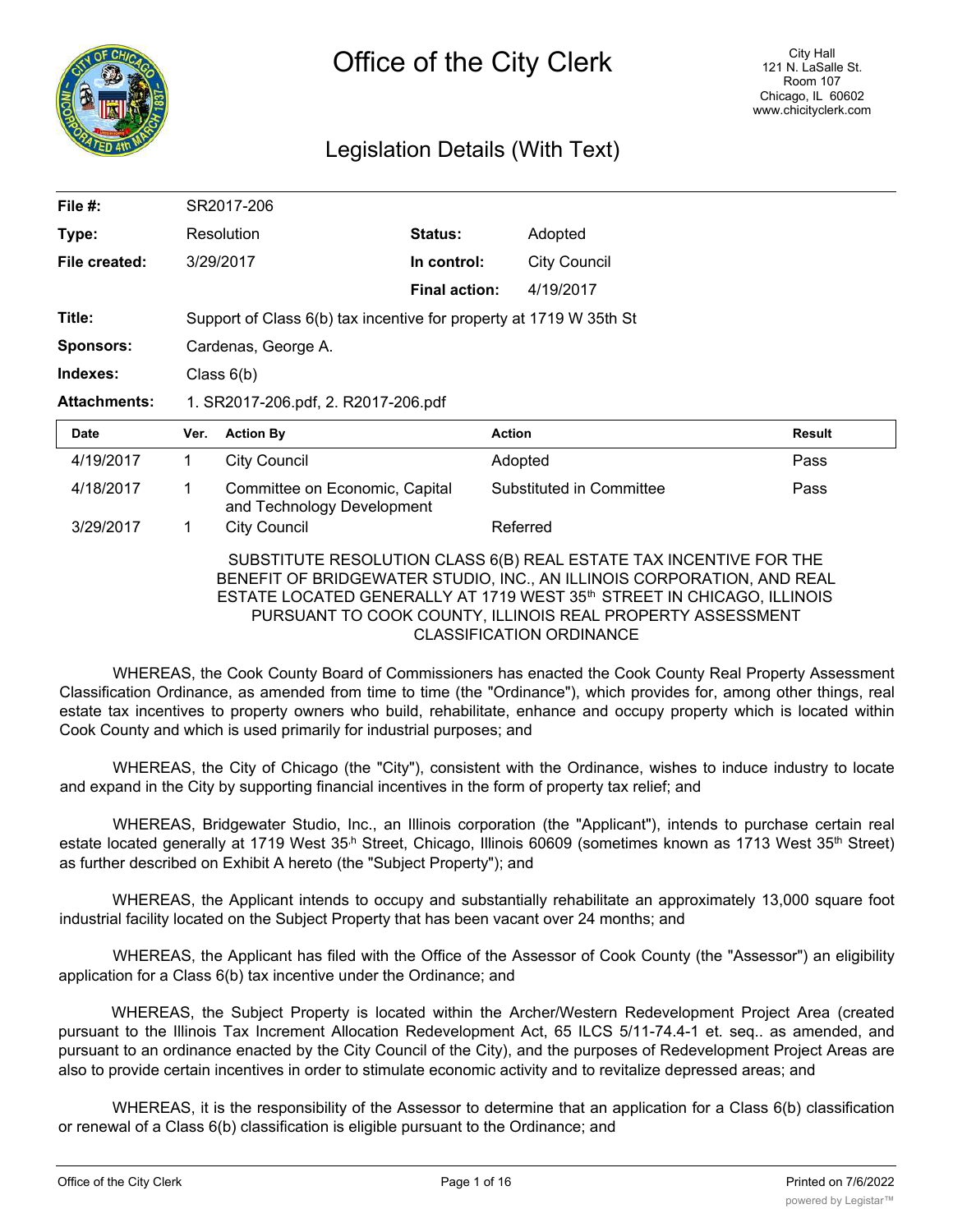WHEREAS, the Ordinance requires that, in connection with the filing of a Class 6(b) eligibility application with the Assessor, the applicant must obtain from the municipality in which such real estate that is proposed for Class 6(b) designation is located a resolution expressly stating that the municipality has determined that the incentive provided by Class 6(b) is necessary for development to occur on such real estate and that the municipality supports and consents to the Class 6(b) classification by the Assessor; and

WHEREAS, the intended use of the Subject Property will provide significant present and future employment; and

WHEREAS, notwithstanding the Class 6(b).. status of ihe Subject Property, the redevelopment and utilization thereof will generate significant new revenues to the City in the form of additional real estate taxes and other tax revenues; now, therefore,

# **BE IT RESOLVED BY THE CITY COUNCIL OF THE CITY OF CHICAGO:**

SECTION 1: That the City determines that the incentive provided by Class 6(b) is necessary for the development to occur on the Subject Property.

SECTION 2: That the City supports and consents to the Class 6(b) classification by the

Assessor with respect to the Subject Property.

SECTION 3: That the Clerk of the City of Chicago is authorized to and shall send a certified copy of this resolution to the Office of the Cook County Assessor and a certified copy of this resolution may be included with the Class 6(b) eligibility application filed with the Assessor by the Applicant, as applicant, in accordance with the Ordinance.'

SECTION 4: That this resolution shall be effective immediately upon its passage and approval.

| Honorable George A. Cardenas Alderman,<br>Ward |  |  | 12 <sup>th</sup> |
|------------------------------------------------|--|--|------------------|
| <b>EXHIBIT A</b>                               |  |  |                  |

# **Legal Description of Subject Property:**

LOTS 6,7,8, AND 9 IN BLOCK 1 IN BLOOM'S SUBDIVISION OF THE NORTH  $1/2$  OF BLOCK 22 (EXCEPT THE SOUTH 16 14 FEET THEREOF); IN CANAL TRUSTEES' SUBDVISION OF THE EAST  $1/2$  OF THE SECTION 31, TOWNSHIP 39 NORTH, RANGE 14, EAST OF THE THIRD PRINCIPAL MERIDIAN, IN COOK COUNTY, ILLINOIS.

COMMONLY KNOWN AS 1719 W. 35TH STREET, CHICAGO, IL 60609

Permanent Index Number: 17-31-405-003-0000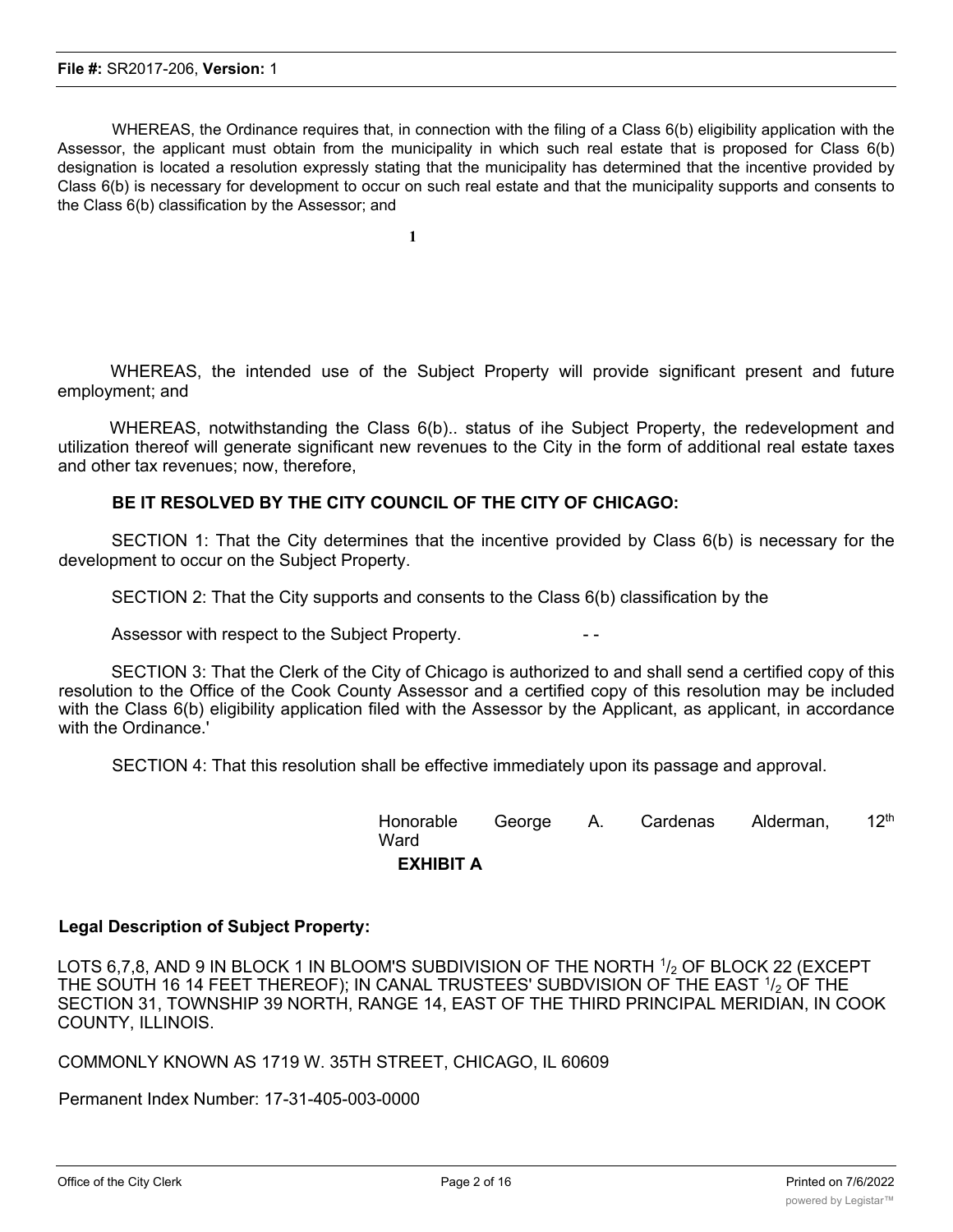3

### CITY OF CHICAGO ECONOMIC DISCLOSURE STATEMENT AND AFFIDAVIT

### SECTION I - GENERAL INFORMATION

A. Legal name ofthe Disclosing Parly submitting this EDS. Include d/b/a/ if applicable: Bridgewater Studio Inc.

Check ONE of the following three boxes:

Indicate whether the Disclosing Party submitting this EDS is:  $1. \text{fs}$  the Applicant OR

1. [) a legal entity holding a direct or indirect interest in the Applicant. State the legal  $n^{\wedge}$ ine of the Applicant in which the Disclosing Party holds au interest: : OR.

3. [:] a'legal entity Willi a right of control (see Section H.B.l,) State, the-legal natni.of the entity in which the Disclosing Party holds a right of control:  $-ViV$  :  $'$ .-'«  $'$  =.

B/'BV^^s?^re6S.oftheDlscIosing Party: . i4frfeffi\$Tffip^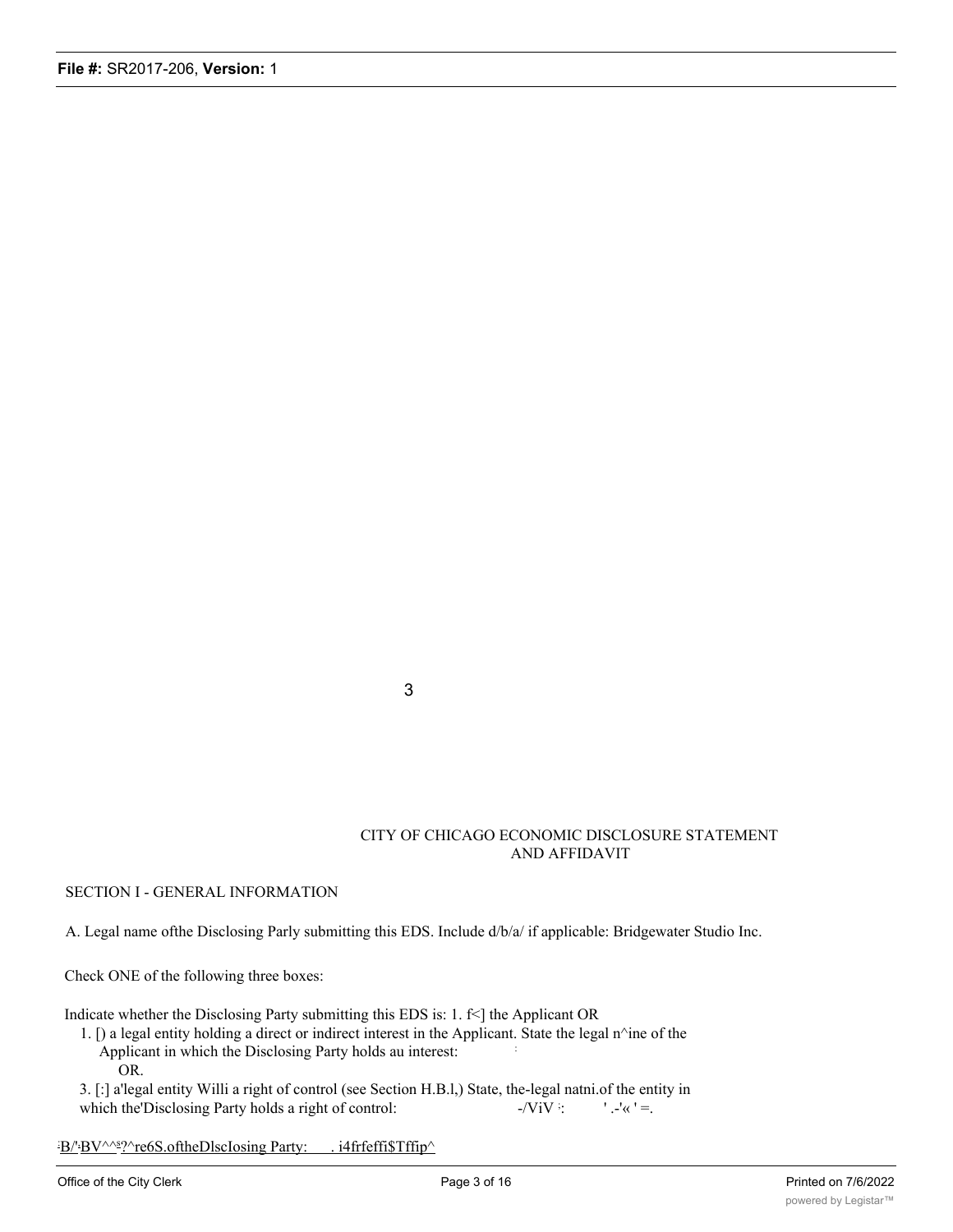C. Telephone:  $312/702-1335$  Fax:  $312/702-1335$  Gmaili .W^gjtilXWAtwSTOOlO^

D. Nnmc of contact person: ERICCUP

E. Federal Employer Identification No. (if you have one):

F. Brief description of contract, transaction or other undertaking (referred to below as the "Matter") to which this EDS pertains. (Include project number and location of property, if applicable):

6(b) TAX INCENTIVE for 1719 W. 35th St, (17-31-405-003-0000).

*G. Which City agency or department is requesting this EDS? Dept. of Planning and Development )(*

If the Matter is a contract being handled by the City's Department of Procurement Services, please complete the following:

*Specification U and Contract U*

### SECTION 11 - DISCLOSURE OK OWNERSHIP INTERESTS

### A. NATURE OF Tl 1 li DISCLOSING PARTY

| I. Indicate the nature of the Disclosing Party: |                                                          |
|-------------------------------------------------|----------------------------------------------------------|
| (J Person                                       | Limited liability company                                |
| { ] Publicly registered business corporation    | [] Limited liability partnership                         |
| [x] Privately held business corporation         | Joint venture                                            |
| Sole proprietorship                             | Not-for-profit corporation<br>l I                        |
| [] General partnership                          | (Is the not-for-profit corporation also a $501(c)(3)$ )? |
| [] Limited partnership                          | $\int JY$ es f j No                                      |
| [ ] Trust                                       | I ] Other (please specify)                               |

oh icgal cn'ities, the stnte (or foreign country) of incorporation or organization, if applicable:

3. For legal entities not organized in the State of Illinois: Has the organization registered to do business in the State of Illinois as o foreign entity?

 $[JYes$   $[JNo$   $fx] N/A$ 

### B. IF THE DISCLOSING PARTY IS A LEGAL ENTITY:

I. List below the full names and titles of all executive officers aitd all directors ofthe entity. NOTE: For not-for-profit corporations, also list below all members, if any, which are legal entities. If there arc no stich members, write "no members." For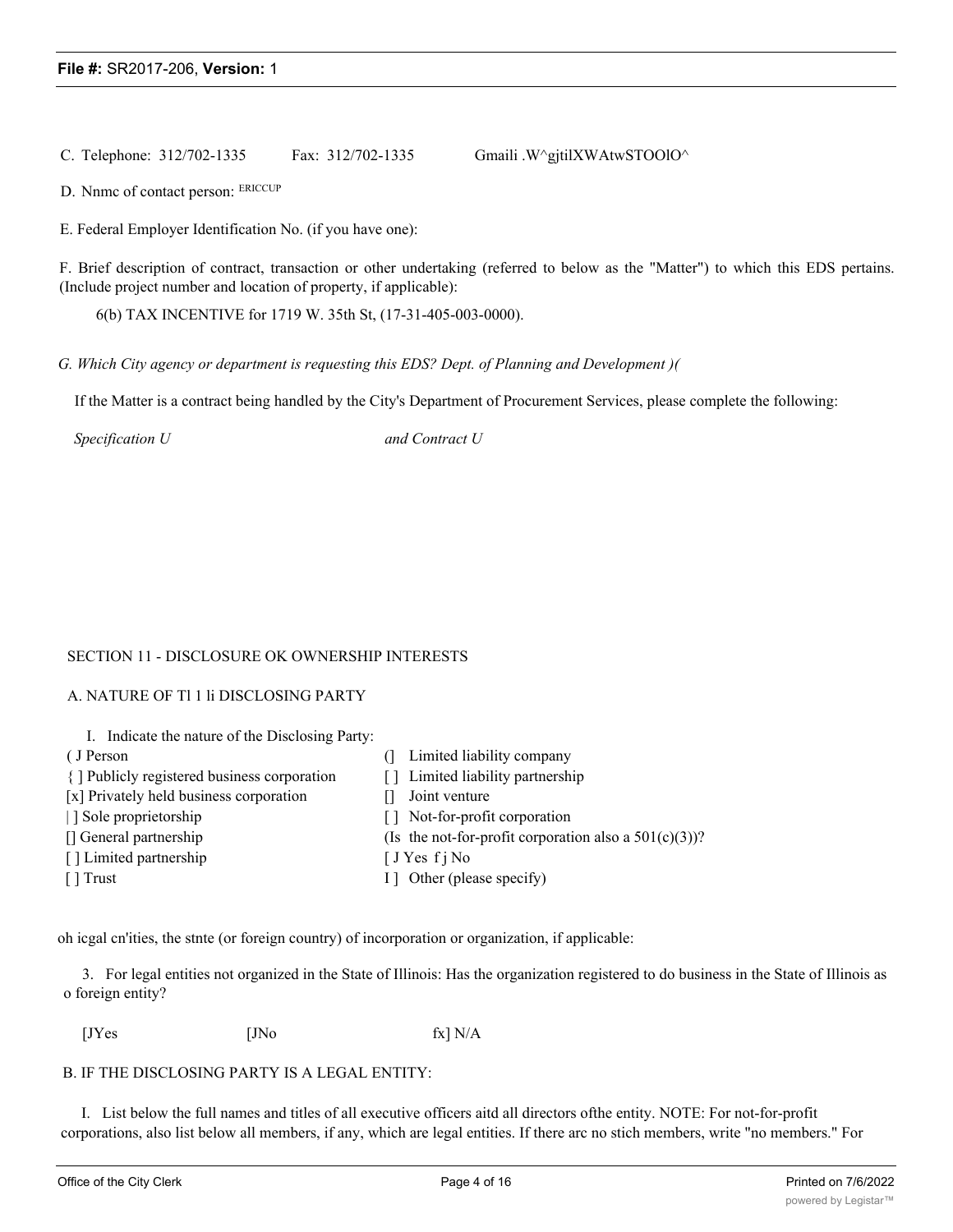trusts, estates or other similar entities, list below the legal titlcholder(s).

If the entity is a general partnership, limited partnership, limited liability company, limited liability partnership or joint venture, list below the name and title.of cach general partner, managing member, manager or any other person or entity that controls the day-to -day management of the Disclosing Party. NOTE: Each legal entity listed below must submit an EDS on its own behalf.

| Name Title                  |                   |
|-----------------------------|-------------------|
| ERIC CUP                    | $\cdot$ PRESIDENT |
| PATRICK IUSTICE             | TREASURER         |
| CHRISTOPHER CLEEK SECRETARY |                   |

' 2. Please provide the following information concerning each person or entity having a direct or indirect beneficial interest (including ownership) in excess of 7.5% ofthe Disclosing Parly. Examples of such an interest include shares in a corporation, partnership interest in a partnership or joint venture,

### Page 2 of 13

Percentage Interest in the Disclosing Parly

micicsi of a ntembei or manager in a limited liability company, or interest of a bcncficiaiy of a trust, estate or other similar entity. If none, state "None." NOTE: Pursuant to Section 2-154-030 ofthe Municipal (.'ode of Chicago ("Municipal Code"), the Cily may require any sucli additional information from any applicant which is reasonably.intended to achieve full disclosuic.

Name Business Address ERIC CIJP 125 S RACINE AVE, CHICAGO 60607 PATRICK JUSTICE 125 S RACINE AVE, CHICAGO 60607 CHRISTOPHER Cl-EEK 125 S RACINE AVE CHICAGO 606007 i  $\mathbf{I}$  i

### SECTION III -- BUSINESS RELATIONSHIPS WITH CITY ELECTED OFFICIALS

Has the Disclosing Party had a "business relationship," as defined in Chupter 2-156 ofthe Municipal Code, with any City elected official in the 12 months before the date this EDS is signed?

[ ] Yes M No

If yes, please identify below the natne(s) of such City elected official(s) and describe such relationship(s):

# **SECTION IV - DISCLOSURE OF SUBCONTRACTORS AND OTHER RETAINED PARTIES**

The Disclosing Party must disclose the name and business address of each subcontractor, attorney, lobbyist, accountant, consultant and any other person or entity whom the Disclosing Party has retained or expects to retain in connection with the Matter, as well as the nature of the relationship, and the total amount ofthe fees paid or estimated to be paid. The Disclosing Parly is not required to disclose employees who are paid solely through the Disclosing Parly's regular payroll.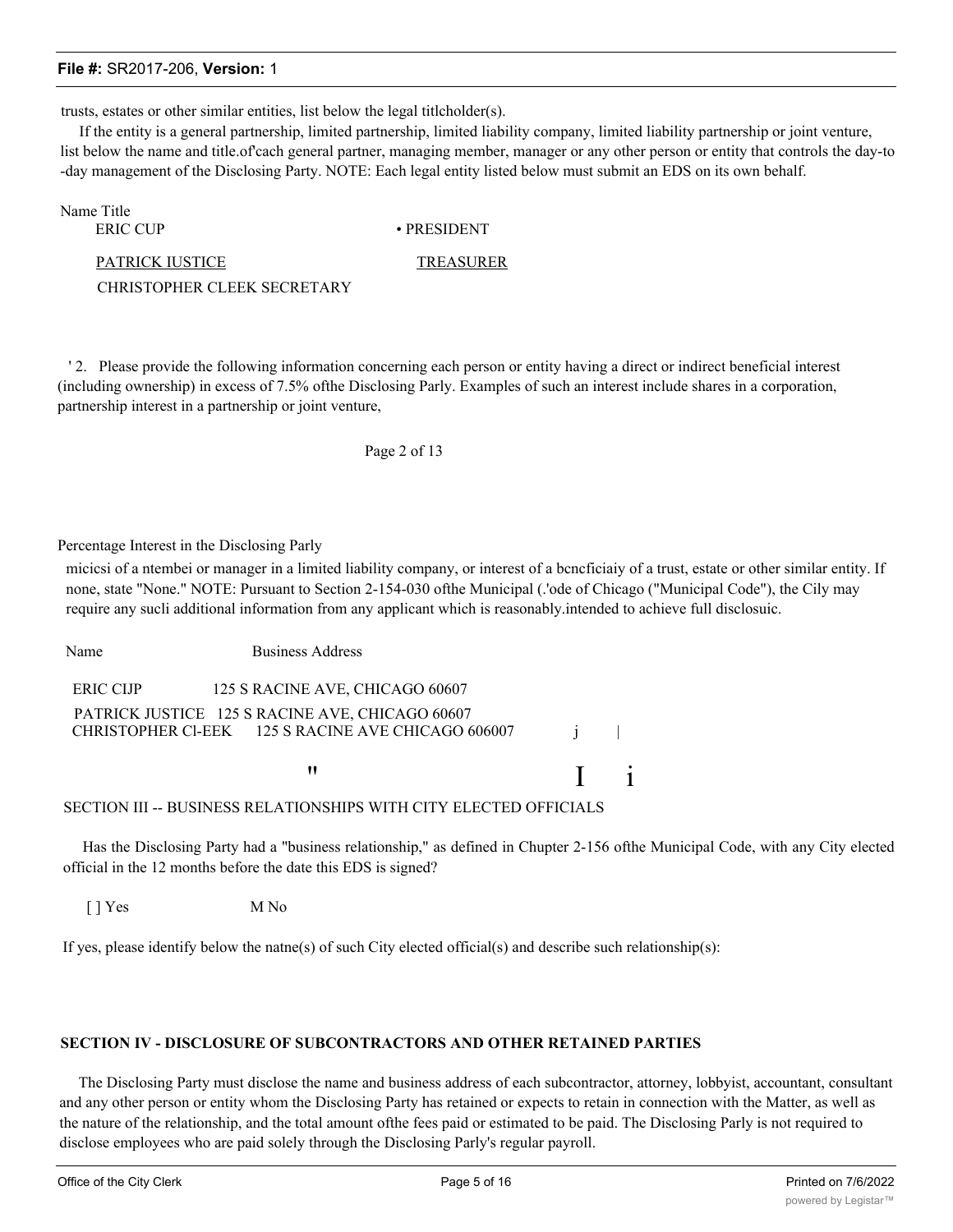"Lobbyist" means any person or entity who undertakes to influence any legislative or administrative action on behalf of any person or entity other than: (1) a not-for-profit entity, on an unpaid basis, or (2) himself. "Lobbyist" also means any person or entity any part of whose duties as an employee of another includes undertaking to influence any legislative or administrative action.

If the Disclosing Party is uncertain whether a disclosure is required under this Section, the Disclosing Party must either ask the City whether disclosure is required or make the disclosure.

# Page .1 of I i

| Name, (indicate whether Business                                                                                                           |         | Relationship to Disclosing Party Fees (indicate whether |                                |
|--------------------------------------------------------------------------------------------------------------------------------------------|---------|---------------------------------------------------------|--------------------------------|
| retained or anticipated                                                                                                                    | Address | (subcontractor, attorney,                               | paid or c&timated.) NOTE:      |
| to be retained)                                                                                                                            |         | lobbyist, etc.)                                         | "hourly rate" or "t.b.d." is   |
| MViiR BLANK 77 WWmhlnjion St. Chi $\degree$ o. ii. <m6(li <math="" lobbyist="">\degree s<math>\degree</math>"<math>\degree</math>?</m6(li> |         |                                                         | UOi ,'iii acceptable response. |

*\$15,000.00 to be billed. X ^*

(Add sheets if ncccssaiy)

[ J Check here if the Disclosing Party has not'retained, nor expects to retain, any such persons or entities. SECTION V -

### CERTIFICATIONS

### A. COURT-ORDERED CHILD SUPPORT COMPLIANCE

Under Municipal Code Section 2-92-415, substantial owners of business entities that contract with the City must remain in compliance with their child support obligations throughout the contract's term.

Has any person who. directly .or indirectly ow.tis 10% or moreof.the Disclosing Party been declared, in aiTcarageion any child support obligations by &uy Illinois (fotfrt of competent jurisdiction?

t J.  $Y^e$ «:  $\cdot$  M-No. ["]. No person dtrectly oT lndire.ctiy owns 10% or more of the D.iscio8irifc. Party.

If "Y«s," has the person entered into a. court-approved agreement for payment of all support owed and is the pc.rs6n.'in!cojhpliancc with that agreement?

[ ] Yes ( J No

### B. FURTHER.CERTIFICATIONS

t

I. Pursuant to Municipal CbdcChapter 1 -23, Article I ("Article r')(which the Applicant should consult for defined terms (e.g., "dothg.busitiess") and legal requirements), If the Disclosing Party submitting this EDS is the Applicant ahd.is d6irtg business .with tie City, then the Disclosing Parly certifies as follows; (i) neither the, Applicant nor any controlling person is currently indicted or charged with, or has admitted guilt of, or has ever been convicted of, or placed under supervision for, any. criminal offense involving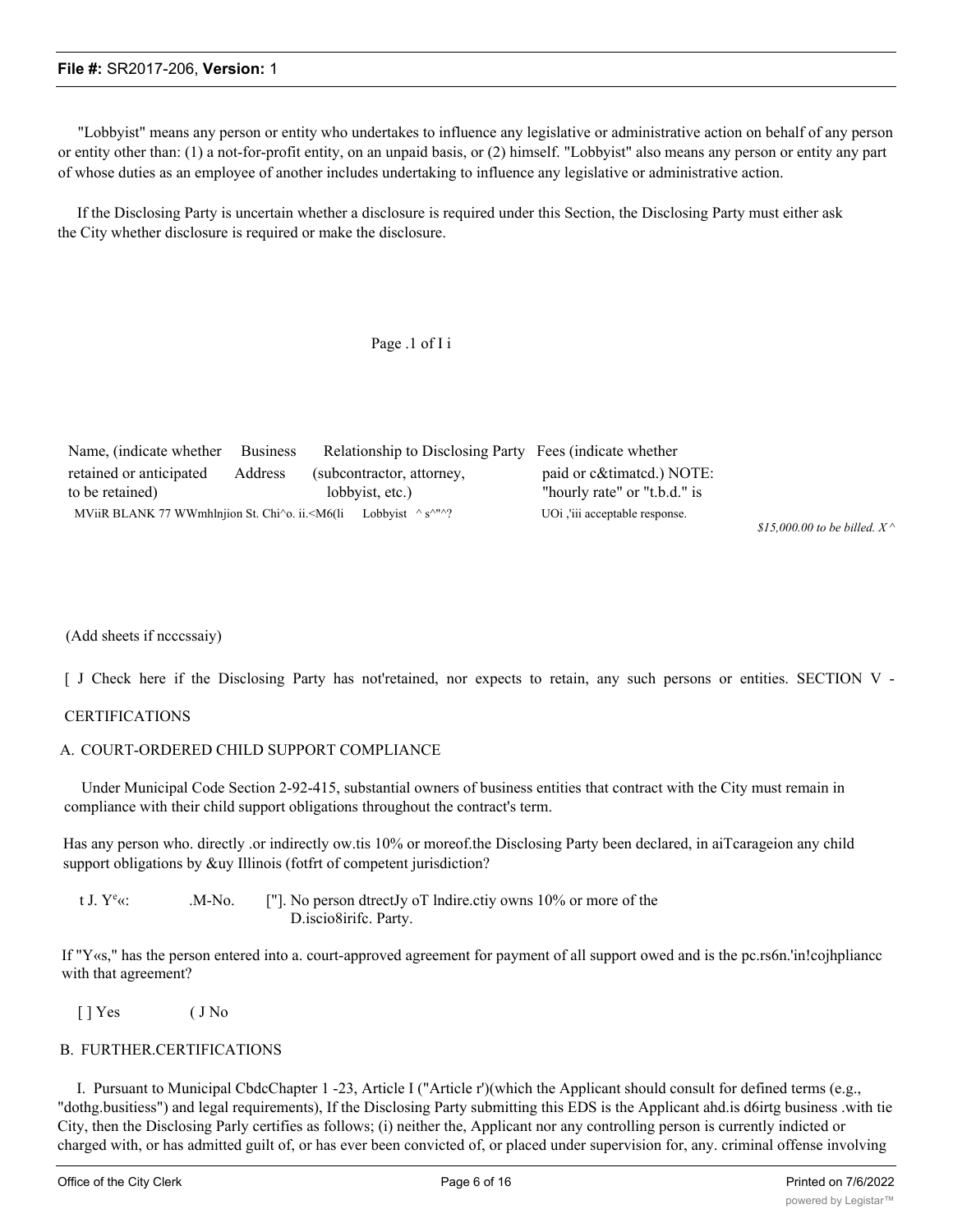actual, attcmptcd<sub>t</sub> or conspiracy to commit bribery, theft, fraud, forgery, perjury, dishonesty or deceit against an officer or employee ofthe City or any sister agency; and (ii) the Applicant understands and acknowledges that compliance with Article I is a continuing requirement for doing business with the City. NOTE: If Article I applies to the Applicant, the permanent compliance timeframe in Article I supersedes some five-year compliance timeframes in certifications 2 and 3 below.

### Page 4 of 13

2. The Disclosing Party and, if the Disclosing Party is a legal entity, all of thio.se <http://tlio.se> poisons or entities identified id Section II.H.I. of this EDS:

- a. arc not presently debarred, suspended, proposed for debarment, declared ineligible or voluntarily excluded from any transactions by any federal, state or local unit of government;
- b. have not, within a five-year period preceding the date of this EDS. been convicted of a criminal offense, adjudged guilty, or had a civil judgment rendered against them in connection with: obtaining, attempting to obtain, or performing a public (federal, state or local) transaction or contract under a public transaction; a violation of federal or slate antitrust statutes; fraud; embezzlement; theft; forgery; bribery; falsification or destruction of records; making false statements; or receiving stolen property;
- c. are not presently indicted for, or criminally or civilly charged by, a governmental entity (federal, state or local) with committing any of the offenses set forth in clause B.2.b. of this Section V;
- d. have not, within a five-year period preceding the date of this EDS, had one or more public transactions (federal, state or local) terminated for cause or default; and
- e. have not, within a five-year period preceding the date of this EDS, been convicted, adjudged guilty, or found liable in a civil proceeding, or in any criminal or civil action, including actions concerning environmental violations, instituted by the City or by the federal government, any state, or any other unit of local government.
- 3. The certifications in subparts 3,4 and 5 concern:
- •the Disclosing Party;

· any "Contractor" (meaning any contractor or subcontractor used by the Disclosing Party in connection with the Matter, including but not limited to all persons or legal entities disclosed under Section IV, "Disclosure of Subcontractors and Other Retained Parties"); · any "Affiliated Entity" (meaning a person or entity that, directly or indirectly: controls the Disclosing Party, is controlled by the Disclosing Party, or is, with the Disclosing Party, under common control of another person or entity. Indicia of control include, without limitation: interlocking management or ownership; identity of interests among family members, shared facilities and equipment; common use of employees; or organization of a business entity following the ineligibility of a business entity lo do business with federal or state or local government, including the City, using substantially the same management, ownership, or principals as the ineligible entity); with respect to Contractors, the term Affiliated Entity means a person or entity that directly or indirectly controls the Contractor, is controlled by it, or, wilh the Contractor, is under common control of anolhcr person or entity;

· any responsible official ofthe Disclosing Party, any Contractor or any Affiliated Entity or any other official, agent or employee ofthe Disclosing Party, any Contractor or any Affiliated Entity, acting pursuant lo the direction or authorization of a responsible official of the Disclosing Party, any Contractor or any Affiliated Entity (collectively "Agents").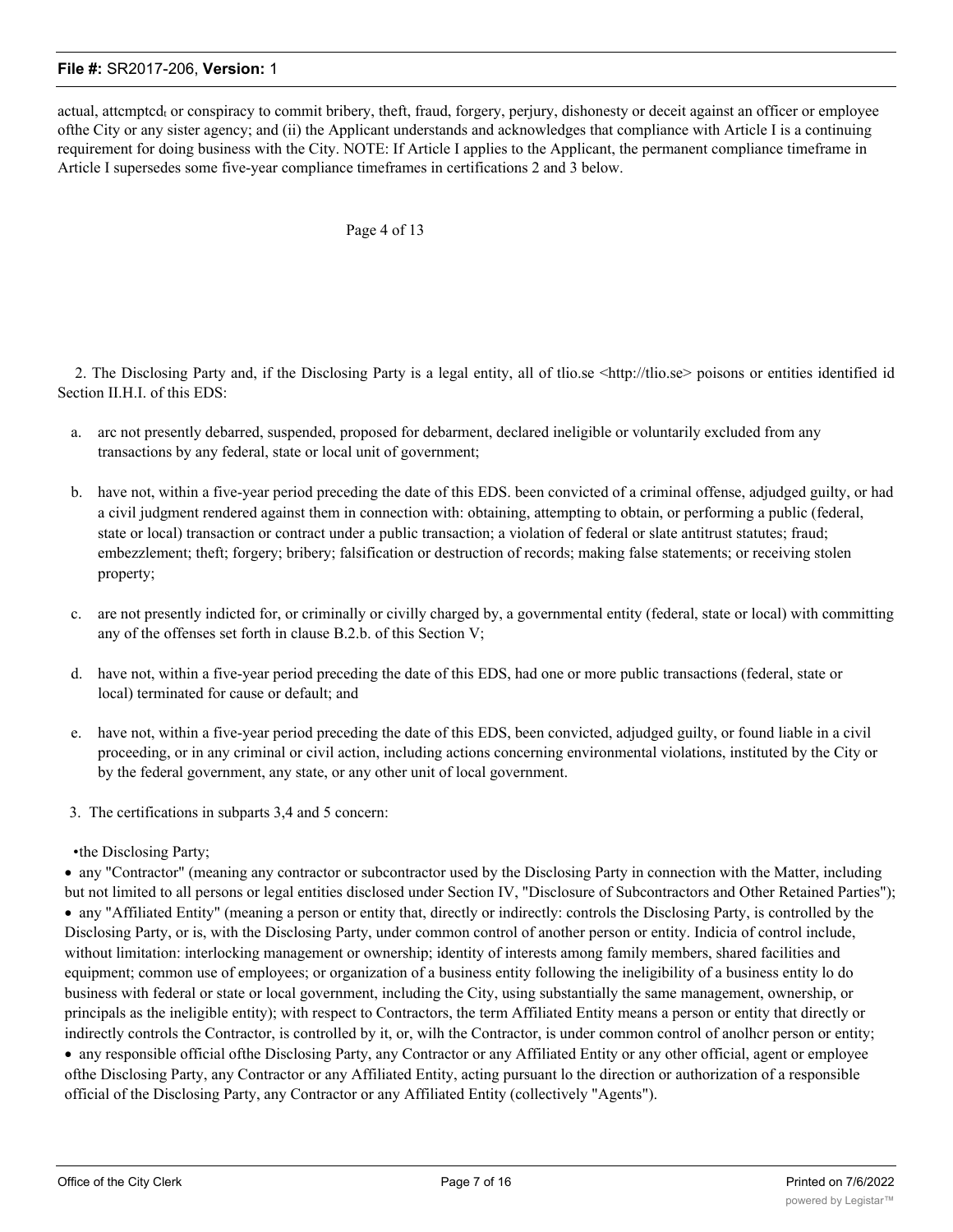Page .5 of 13

Neither Ihe Disclosing Party, nor any Contractu), nor any Affiliated Entity of either the Disclosing Party or any Contractor nor any Agents have, during the five years before the date this EDS is signed, 01, wilh respect to a Contractor, an Affiliated Entity, or an Affiliated Entity of a Contractor during the five years before ihe date of such Contractor's or Affiliated Entity's contract or engagement in connection with the Matter:

- a. bribed or attempted to bribe, or been convicted or adjudged guilty of bribery or attempting to bribe, a public officer or employee ofthe City, the State of Illinois, ot any agency of the federal government or of any state or local government in the United Slates of America, in that officer's or employee's official capacity;
- b. agreed or colluded with other bidders or prospective bidders, or been a party to any such agreement, or been c.on vic.ted .or..adjudgcd guilty of agreement or collusion among bidders or -prospective bidders, in rcstrainLof frec.dojii\_o.LcDJjip.etitk)jj-b-y-agT.ecment to bid-a-fixcd-priee-or-otherwise; or
- c. made an admission of such conduct described in a. or b. above that is a matter of record, but have not been prosecuted for such conduct; or
- d. violated the provisions of Municipal Code Section 2-92-610 (Living Wage Ordinance).

4. Neither the Disclosing Party, Affiliated Entity or Contractor, or any of Iheir employees, officials, agents or partners, is barred from contracting with any unit of state or local government as a result of engaging in or being convicted of (1) bid-rigging in violation of 720 ILCS 5/33E-3; (2) bid-rotating in violation of 720 ILCS 5/33E-4; or (3) any similar offense of any state or of ihe United States of America that contains the same elements as the offense of bid-rigging or bid-rotating.

5. Neither the Disclosing Parly nor any Affiliated Entity is listed on any of the following lists maintained by the. Office of Foreign Assets Control of the U.S. Department ofthe Treasury or the Bureau of Industry and Security ofthe U.S. Department of Commerce or their successors: the Specially Designated Nationals List, the Denied Persons List, the Unverified List, the Entity List and the Debarred List.

6. The Disclosing Party understands and shall comply wilh the applicable requirements of Chapters 2-55 (Legislative Inspector General), 2-56 (Inspector General) and 2-156 (Governmental Ethics) of the Municipal Code.

7. If the Disclosing Party is unable to certify to any of the above statements in this Part B (Further Certifications), the Disclosing Party must explain below:

# Page 6 ol" 13

[f ihe tellers "NA," (he word "None," or no response appears on the lines above, it will be conclusively presumed that the Disclosing I'arly certified to the above statements.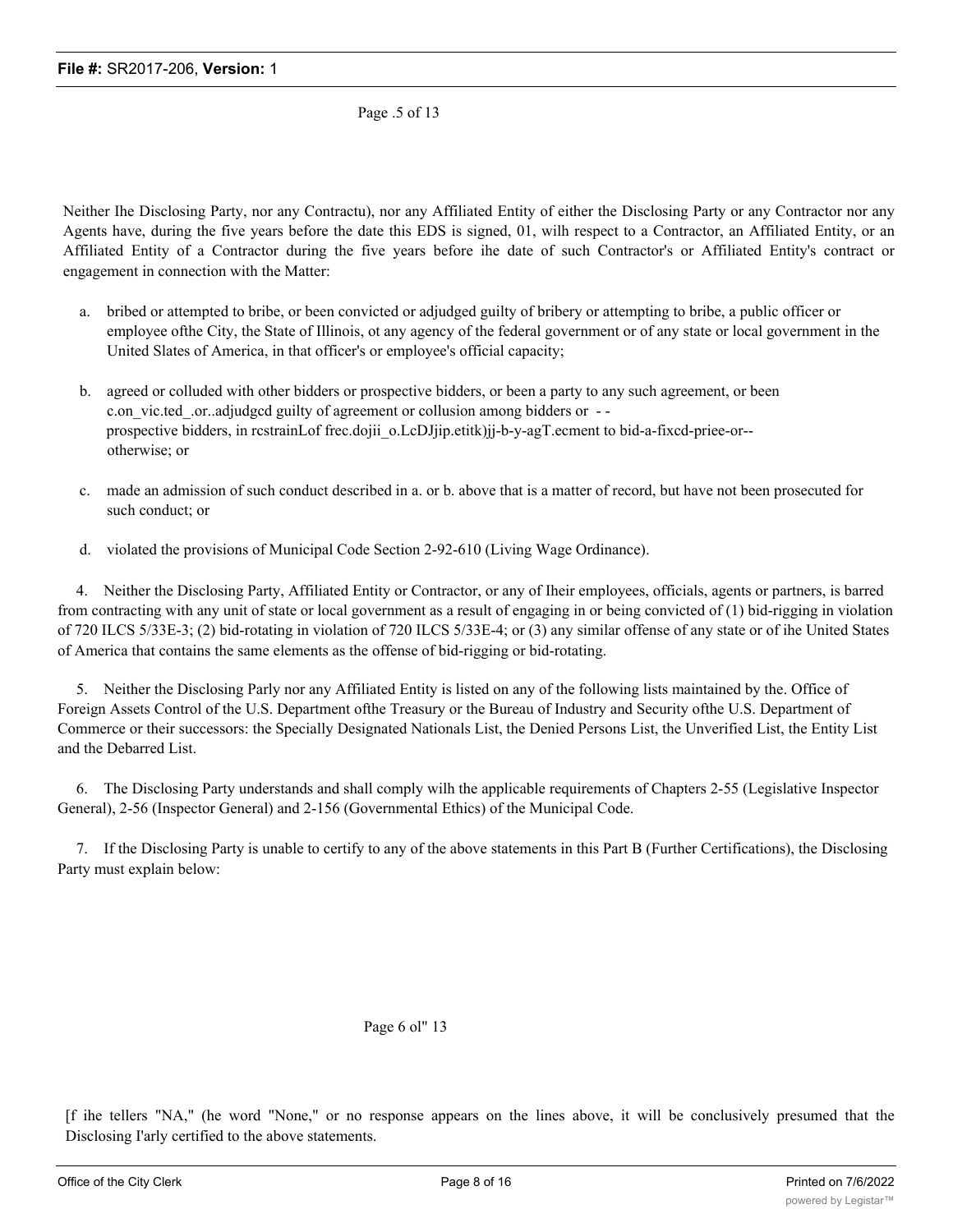8. To the best ofthe Disclosing Party's knowledge after reasonable inquiry, the following is a complete list of all current employees of the Disclosing Parly who were, at any time during the 12-month period preceding the execution date of this EDS, an employee, or elected or appointed official, ofthe City of Chicago (if none, indicate with "N/A" or "none").

NONE  $\sim$ 

9. To the best of the Disclosing Party's knowledge after reasonable inquiry, the following is a complete list of all gifts that the Disclosing Party has given or caused to be given, at any time during the 12-month period preceding the execution date of this EDS, to an employee, or elected or appointed official, of the City of Chicago. For purposes of this statement, a "gift" does not include: (i) anything made generally available to City employees or to the general public, or (ii) food or drink provided in the course of official City business and having a retail value of less than \$20 per recipient (if none, indicate with "N/A" or "none"). As to any gift listed below, please also list the name of the City recipient.

*NONE \*

# C. CERTIFICATION OF STATUS AS FINANCIAL INSTITUTION

- 1. The Disclosing Party certifies that the Disclosing Party (check one)
- 1. (] is  $[J]$  is not

a "financial institution" as defined in Section 2-32-455(b) ofthe Municipal Code.

2. If the Disclosing Party IS a financial institution, then the Disclosing Party pledges:

"We are not and will not become a predatory lender as defined in Chapter 2-32 of the Municipal Code. Wc further pledge that none of our affiliates is, and none of them will become, a predatory lender as defined in Chapter 2-32 ofthe Municipal Code. Wc understand that becoming a predatory lender or becoming an affiliate of a predatory lender may result in the loss of the privilege of doing business with the City."

If the Disclosing Party is unable to make this pledge because it or any of its affiliates (as defined in Section 2-32-455(b) ofthe Municipal Code) is a predatory lender within the meaning of Chapter 2-32 ofthe Municipal Code, explain here (attach additional pages if necessary):

Page 7 of 13

If {lie letters "NA." the word "None," or no response appears on the lines above, it will be conclusively presumed that the Disclosing Party certified to the above statements.

# D. CERTIFICATION REGARDING INTEREST IN CITY BUSINESS

Any words or terms (hat are defined in Chapter 2-156 ofthe Municipal Code have the same meanings when used in this Part D.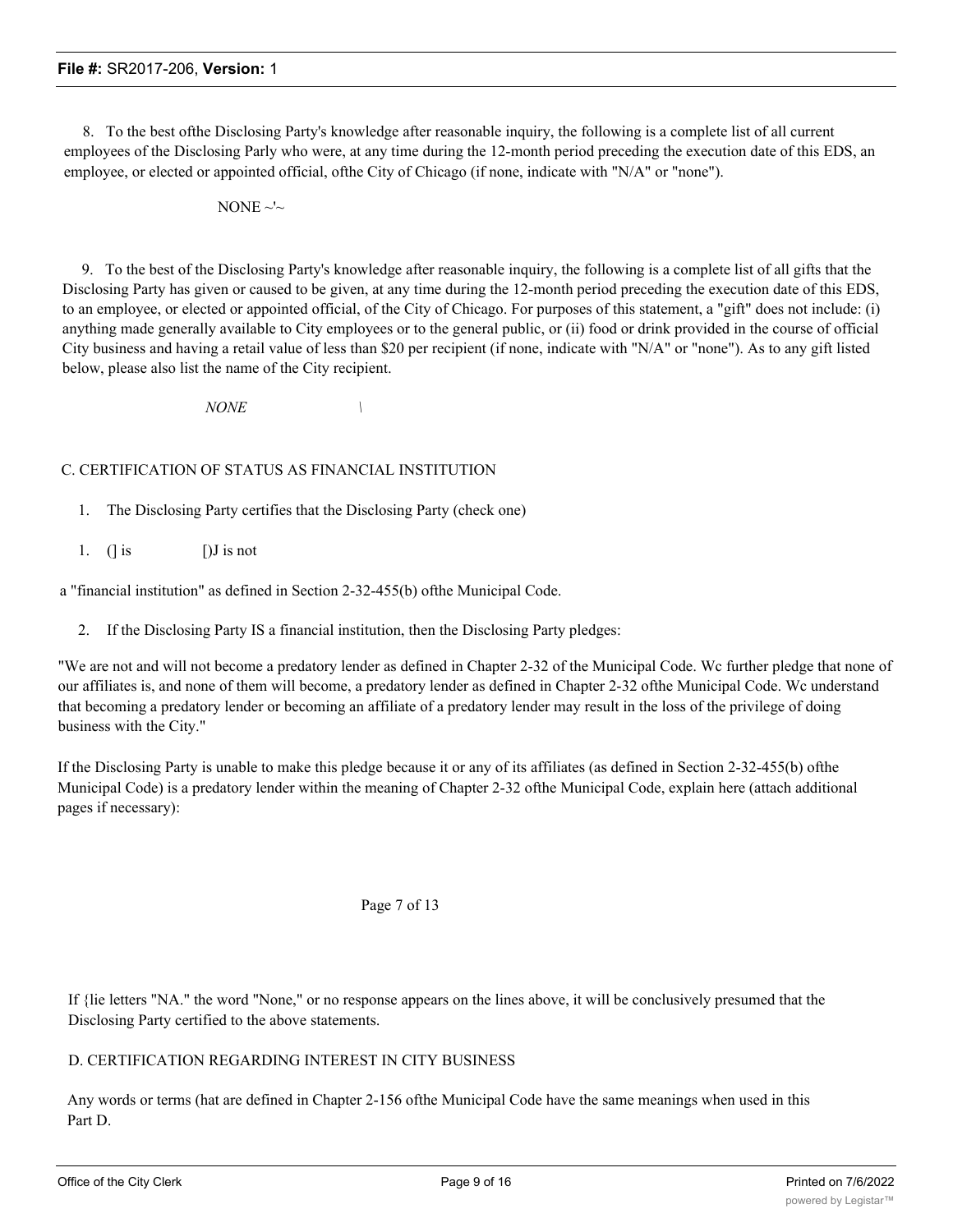- 1. In accordance with Section 2-156-110 ofthe Municipal Code: Docs any official or employee
- 1. ofthe City have a financial interest in his or her own name or in the name of any other person or
- 1. entity in the Matter?  $\mathbb{I}$  "" $\mathbb{I}$ " "" ""  $[ ]$  Yes  ${}_{t}Xi$  No

NOTE: If you checked "Yes" lo Item D.l., proceed to Items D.2. and D.3. If you checked "No" to Item D, l, proceed to Part E.

2. Unless sold pursuant to a process of competitive bidding, or otherwise permitted, no City elected official or employee shall have a financial interest in his or her own name or in the name of any other person or entity in the purchase of any property that (i) belongs to the City, or (ii) is sold for taxes or assessments, or (iii) is sold by virtue of legal process at the suit of the City (collectively, "City Property Sale"). Compensation for property taken pursuant to the City's eminent domain power docs not constitute a financial interest within the meaning of this Part D.

Does the Matter involve a City Property Sale?

 $[i] Yes$  pg No

3. If you checked "Yes" to Item D.l., provide the names and business addresses of the City officials or employees having such interest and identify the nature of such interest:

Name Business Address Nature of Interest

4. The Disclosing Party further certifies that no prohibited financial interest in the Matter will be acquired by any City official or employee.

# E. CERTIFICATION REGARDING SLAVERY ERA BUSINESS

Please check either 1. or 2. below. If the Disclosing Party checks 2., the Disclosing Party must disclose below or in an attachment to Ibis EDS all information requited by paragraph 2. Failure to

Page 8 of 13

comply Willi these disclosure lequiicmcnls mny make any conliacl entered mlo wilh ihe Cily in connection with tl\e Matter voidable by the Cily.

X I. The Disclosing Parly verifies (hat the Disclosing Party has searched any and all records of the Disclosing Party and any and all predecessor entities regarding records of investments or profits from slavery or slaveholder insurance policies during the slavery era (including insurance policies issued to slaveholders that provided coverage for damage to or injury or death of Iheir slaves), and ihe Disclosing Party has found no such records.

2. The Disclosing Party verifies that, as a result of conducting the search in step 1 above, the Disclosing Party has found records of investments or profits from slavery or slaveholder insurance policies. The Disclosing Party verifies that the following constitutes full disclosure of all such records, including the names of any and all slaves or slaveholders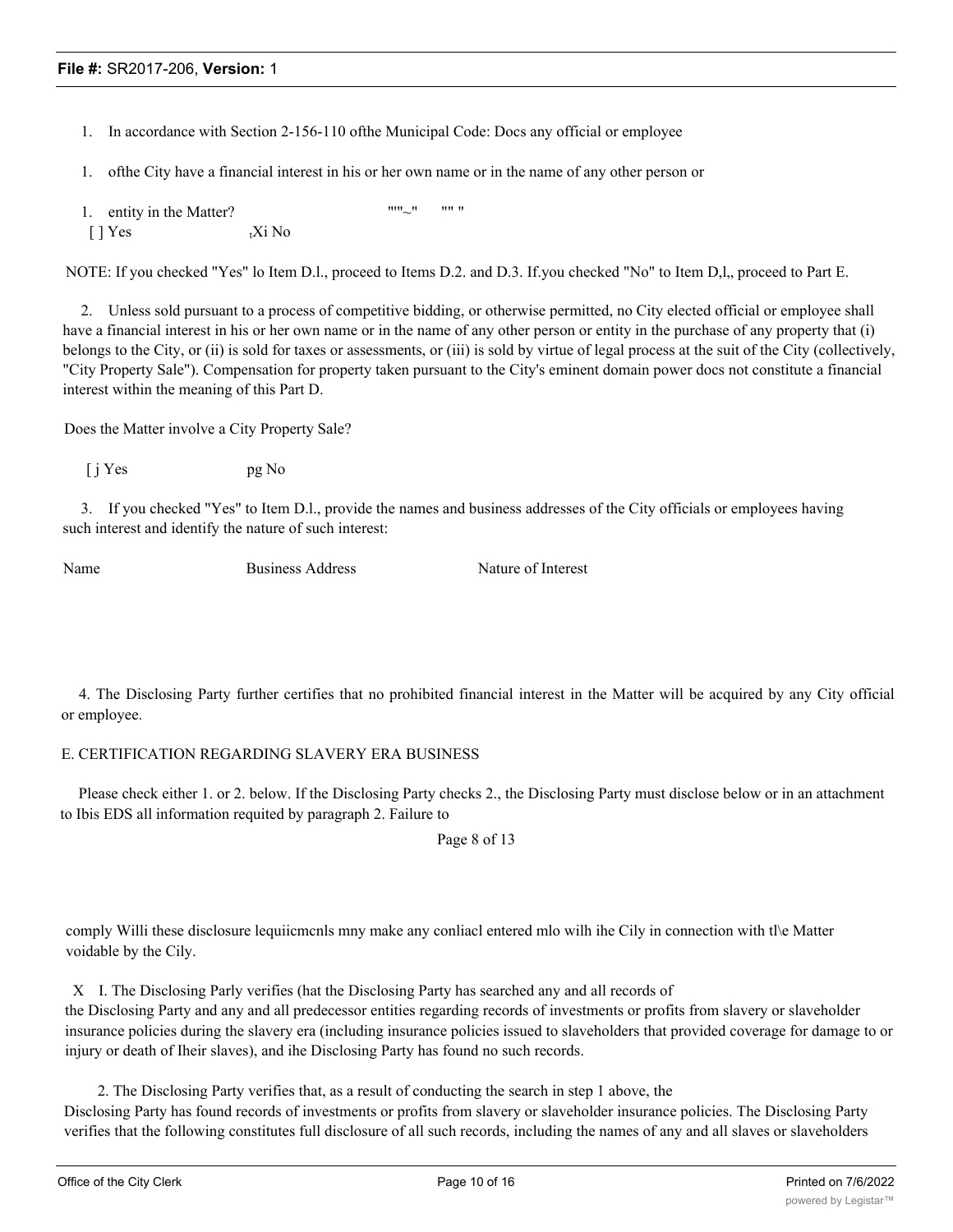described in those records:

# **SECTION VI - CERTIFICATIONS FOR FEDERALLY FUNDED MATTERS**

NOTE: If the Matter Is federally funded, complete this Section VI. If the Matter is not federally funded, proceed to Section VII. For purposes of this Section VI, tax credits allocated by the City and proceeds of debt obligations of the City are not federal funding.

### A. CERTIFICATION REGARDING LOBBYING

I. List below the names of all persons or entities registered under the federal Lobbying Disclosure Act of 1995 who have made lobbying contacts on behalf of the Disclosing Parly with respect lo the Matter: (Add sheets if necessary):

NONE

(If no explanation appears or begins on the lines above, or if the letters "NA" or if the word "None" appear, il will be conclusively presumed that the Disclosing Parly means lhat NO persons or entities registered under the Lobbying Disclosure Acl of 1995 have made lobbying contacts on behalf ofthe Disclosing Party with respect to the Matter.)

2. The Disclosing Party has not spent and will not expend any federally appropriated funds to pay any person or entity listed in Paragraph A.l. above for his or her lobbying activities or to pay any person or entity to influence or attempt to influence an officer or employee of any agency, as defined by applicable federal law. a member of Congress, an officer or employee of Congress, or an employee of a member of Congress, in connection with the award of any federally funded contract, making any federally funded grant or loan, entering into any cooperative agreement, or io extend, continue, renew, amend, or modify any federally funded contract, grant, loan, or cooperative agreement.

*Page 9 of U*

3 The Disclosing Parly will submit an updated certification al the end of each calendar quarter in winch there occurs any event that materially affects the accuracy ofthe statements and information set foith in paragraphs A.l. and A.2. above.

'I. The Disclosing Parly certifies thai cither: (i) it is not an organization described in section  $501(c)(4)$  ofthe Internal Revenue Code of 1986; or (ii) it is an organization described in section 501 (c)(4) of the Internal Revenue Code of 1986 but has not engaged and will not engage in "Lobbying Activities".

5. If the Disclosing Party is the Applicant, the Disclosing Party must obtain certifications equal in form and substance lo paragraphs A. I. through A.4. above from all subcontractors before it awards any - -subcontracted the Disclosing Party must .maintain all such subcontractors' certifications for the ... duration nf the Matter and must make such certifications promptly available to the Cily upon request.

### B. CERTIFICATION REGARDING EQUAL EMPLOYMENT OPPORTUNITY

If the Matter is federally funded, federal regulations require the Applicant and all proposed subcontractors to submit the following information with their bids or in writing at the outset of negotiations. ,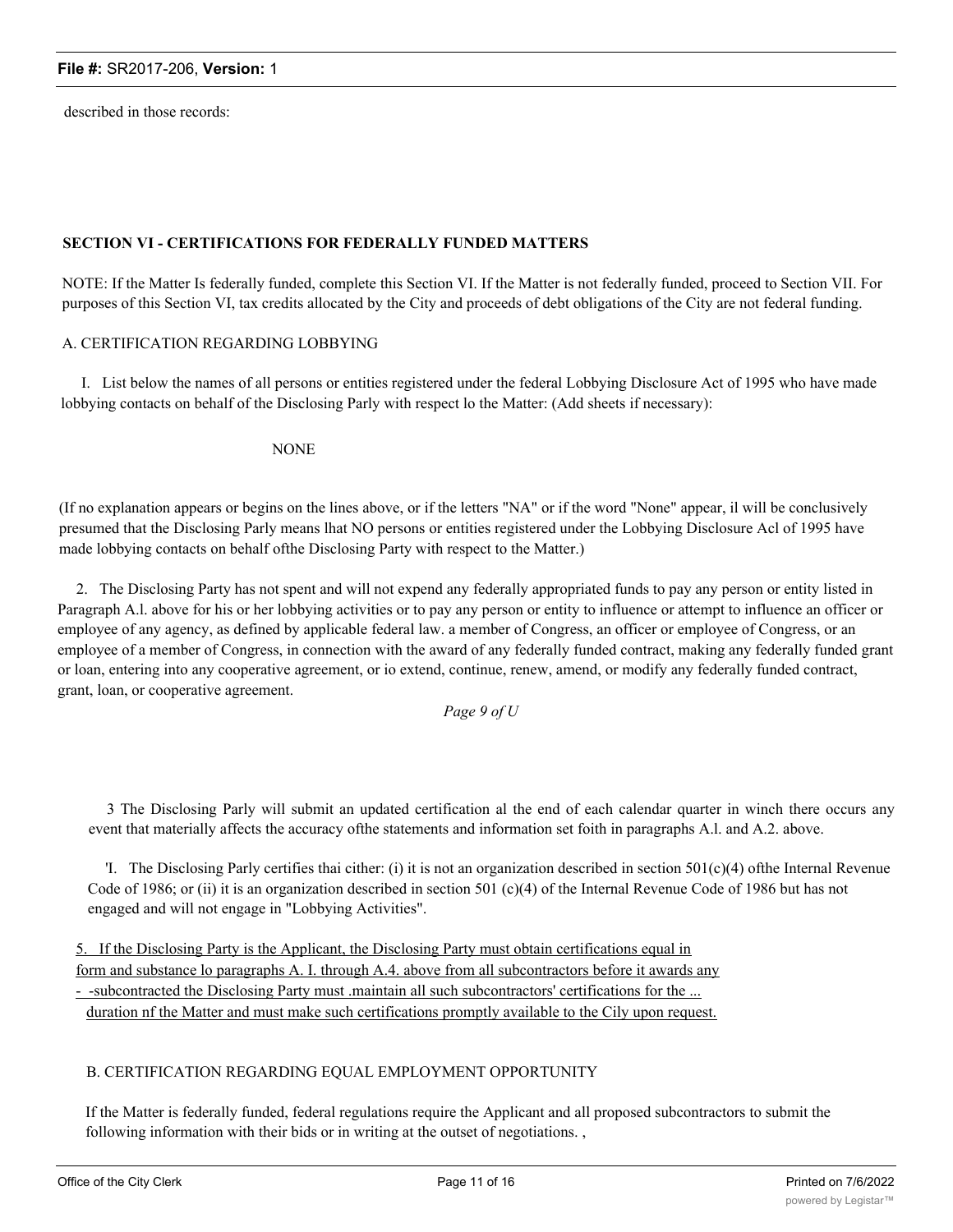Is (he Disclosing Party the Applicant?

M Yes [ 1 No

If "Yes," answer the three questions below:

1. Have you developed and do you have on file affirmative action programs pursuant lo applicable federal regulations? (See 41 CFR Part 60-2.)

 $[ ]$  Yes  $\{yi \space No$ 

2. Have you filed wilh the Joint Reporting Committee, the Director of the Office of Federal Contract Compliance Programs, or the Equal Employment Opportunity Commission all reports due tinder the applicable filing requirements?

IJ Yes bd No

3. Have you participated in any previous contracts or subcontracts subject to the equal opportunity

clause?

t ] Yes bd No

If you checked "No" to question I. or 2. above, please provide an explanation: '~

WE'HXvE7.E^fHANlio EMPLOYEES

Page 10 of 13

section vii acknowledgments, contract incorpora i ion,

| COMPLIANCE. | PENALTIES. | DISCLOSURE | . he | Jisclosing | Party |
|-------------|------------|------------|------|------------|-------|
|-------------|------------|------------|------|------------|-------|

understands ami agrees that:

A. The certifications, disclosures, and acknowledgments contained in this EDS will become part of any contract or other agreement between the Applicant and the Cily in connection with the Matter, whether procurement, City assistance, or other City action, and are material inducements to the City's execution of any contract or taking other action with respect to the Matter. The Disclosing Party understands that il must comply with all statutes, ordinances, and regulations on which this EDS is based.

B. The City's Governmental Ethics and Campaign Financing Ordinances, Chapters 2-156 and 2-164 of the Municipal Code, impose certain duties and obligations on persons or entities seeking City contracts, work, business, or transactions. The full text of these ordinances and a training program is available on line at www.cityofchicago.org/Ethics <http://www.cityofchicago.org/Ethics>, and may also be obtained from the City's Board of Ethics, 740 N.

Sedgwick St., Suite 500, Chicago, IL 60610, (312) 744-9660. The Disclosing Party must comply fully with the applicable ordinances.

C. If the City determines that any information provided in this EDS is false, incomplete or inaccurate, any contract or other agreement in connection with which it is submitted may be rescinded or be void or voidable, and the City may pursue any remedies under the contract or agreement (if not rescinded or void), at law, or in equity, including terminating the Disclosing Party's participation in the Matter and/or declining lo allow the Disclosing Party to participate in other transactions with the City. Remedies at law for a false statement of material fact may include incarceration and an award to the City of treble damages.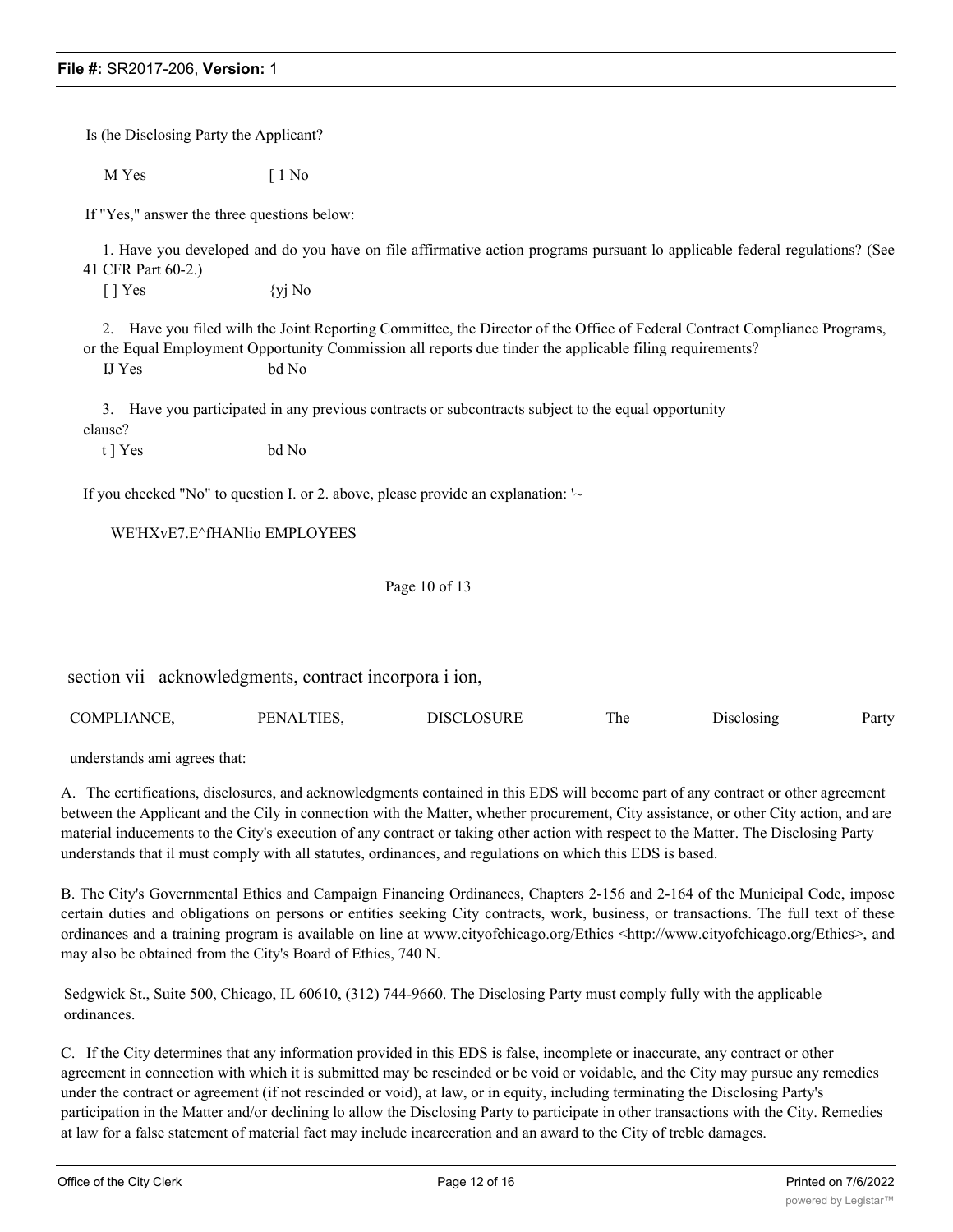D. It is the City's policy to make this document available to the public on its Internet site and/or upon request. Some or all of the information provided on this EDS and any attachments to this EDS may be made available to the public on the Internet, in response to a Freedom of Information Act request, or otherwise. By completing and signing this EDS, the Disclosing Party waives and releases any possible rights or claims which it may have against the City in connection with the public release of information contained in this EDS and also authorizes the City to verify the accuracy of any information submitted in this EDS.

E. The information provided in this EDS must be kept current. In the event of changes, the Disclosing Party must supplement this EDS up to the time the City takes action on the Matter. If the Matter is a contract being handled by the City's Department of Procurement Services, the Disclosing Party must update this EDS as the contract requires. NOTE: With respect to Matters subject to Article I of Chapter 1-23 ofthe Municipal Code (imposing PERMANENT INELIGIBILITY for certain specified offenses), the information provided herein regarding eligibility must be kepi current for a longer period, as requited by Chapter 1-23 and Section 2-154-020 ofthe Municipal Code.

The Disclosing Party represents and warrants that:

### Page 11 of 13

F. 1. The Disclosing Party is not delinquent in (he payment of any tax administcicd by (lie Illinois Department of Revenue, nor are the Disclosing Party or its Affiliated Entities delinquent in paying any fine, fee, tax or other charge owed to the City. This includes, but is not limited to, all water charges, sesvei charges, license fees, parking tickets, property taxes or sales taxes.

F.2 If the Disclosing Parly is the Applicant, the Disclosing Party and its Affiliated Entities will not use, nor permit their subcontractors to use, any facility listed by the U.S. E.P.A. on the federal Excluded Parlies List System ("EPLS") maintained by the U. S, General Services Administration.

F.3 If the Disclosing Party is tho Applicant, the Disclosing Party will obtain .from any con.traclo.rs/subcoutraclors <http://con.traclo.rs/subcoutraclors> hircd.or to be hired in connection-with the-Matter certifications cqiial in form pud substance to (hose In E.J. and F.2. above and will not, without the prior written consent of tho City, use any such contractor/subcontractor that does.not-provideU^ch-cer-tifieatious-orrthat'thc Disclosing Party lias'reason to believe has not provided or cannot provide truthful Certifications.

MOTE: If the Disclosing Party cannot certify as to any of the items in F.l;, F.2. or F.-3, above, an uxplnnatory statement must be attached to this EDS.

**CERTIFICATION** 

cdrtlftcafiorK.and^

arid';cQtripiele as oftheilatc furnished to the City.

Bridgawater Studio Inc. <sup>|</sup>

**BrlcCup** (Print or type name of Disclosing Parly) (Prirtt or type name of person signing)

President and Managing Partner (Print or type title of person signing)

Signed and sworn to before mc on (date)  $a<sup>f</sup>$  (iliftf County (state). *Commission expires: J--^' j(7. J\*\**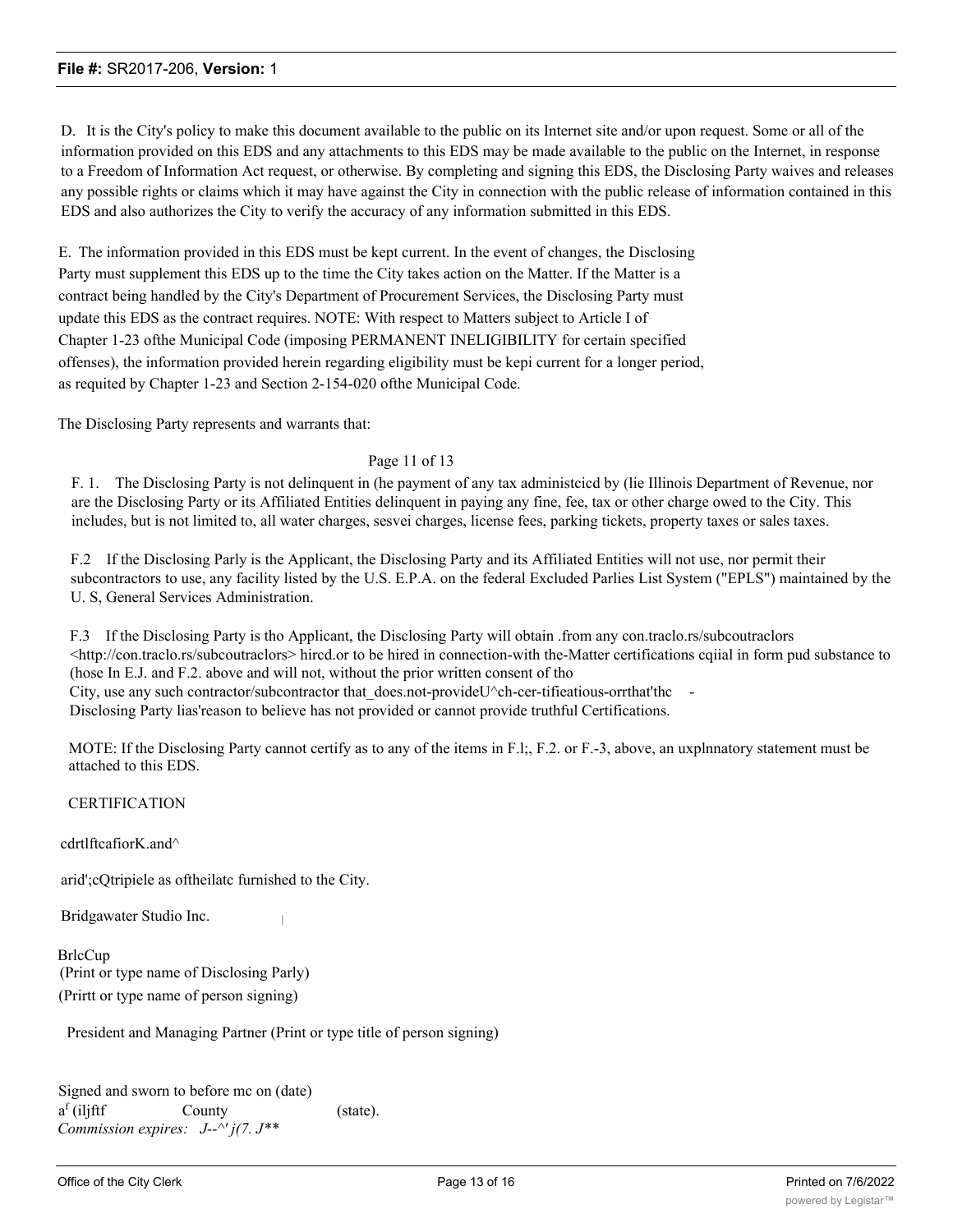### OFFICIAL SEAL

GAORlBLLAAKARTclff

•MOTARY PU3UC • STWe OF ill'MOtS MY COMMISSION EXPIRESiOaM WO

Page 12 of 13

# CITY 01'CHICAGO ECONOMIC DISCLOSURE STATEMENT AND AFFIDAVIT APPENDIX A

# FAMILIAL RELATIONSHIPS WITH ELECTED CITY OFFICIALS AND DEPARTMENT HEADS

This Appendix is to be completed only by (a) the Applicant, and (b) any legal entity which has a direct ownership interest iu the Applicant exceeding 7.5 percent. It is not to be completed by any legal entity which has only an indirect ownership Interest in the Applicant.

Under Municipal Code Section 2-154-015, the Disclosing Party must disclose whether such Disclosing Party or any "Applicable Parly" or any Spouse or Domestic Partner thereof currently has a "familial relationship" with any elected city official or department head. A "familial relationship" exists if, as ofthe date this EDS is signed, the Disclosing Party or any "Applicable Party" or any Spouse or Domestic Partner thereof is related to the mayor, any alderman, the cily clerk, the city treasurer or any city department bead as spouse or domestic partner or ns any ofthe following, whether by blood or adoption: parent, child, brother or sister, aunt or uncle, niece or nephew, grandparent, grandchild, father-in-law, mother-in-law, son-in-law, daughter-in-law, stepfather or stepmother, stepson or stepdaughter, stepbrother or stepsister or half brother or half-sister.

"Applicable Party" means (I) all executive officers of the Disclosing Party listed in Section ILB.l.a., if Ihe Disclosing Party is a corporation; all partners of the Disclosing Party, if the Disclosing Party is a general partnership; all general partners and limited partners of the Disclosing Party, if the Disclosing Parly is a limited partnership; all managers, managing members and members of the Disclosing Party, if the Disclosing Party is a limited liability company; (2) all principal officers of the Disclosing Party; and (3) any person having more than a 7.5 percent ownership interest in the Disclosing Party. "Principal officers" means the president, chief operating officer, executive director, chief financial officer, treasurer or secretary of a legal entity or auy person exercising similar authority.

Does the Disclosing Party or any "Applicable Party" or any Spouse or Domestic Partner thereof currently have a "familial relationship" with an elected city official or department head?

[ ] Yes [X] No

If yes, please identify below (I) the name and title of such person, (2) the name ofthe legal entity to which such person is connected; (3) the name and title of the elected cily official or department head to whom such person has a familial relationship, and (4) Ihe precise nature of such familial relationship.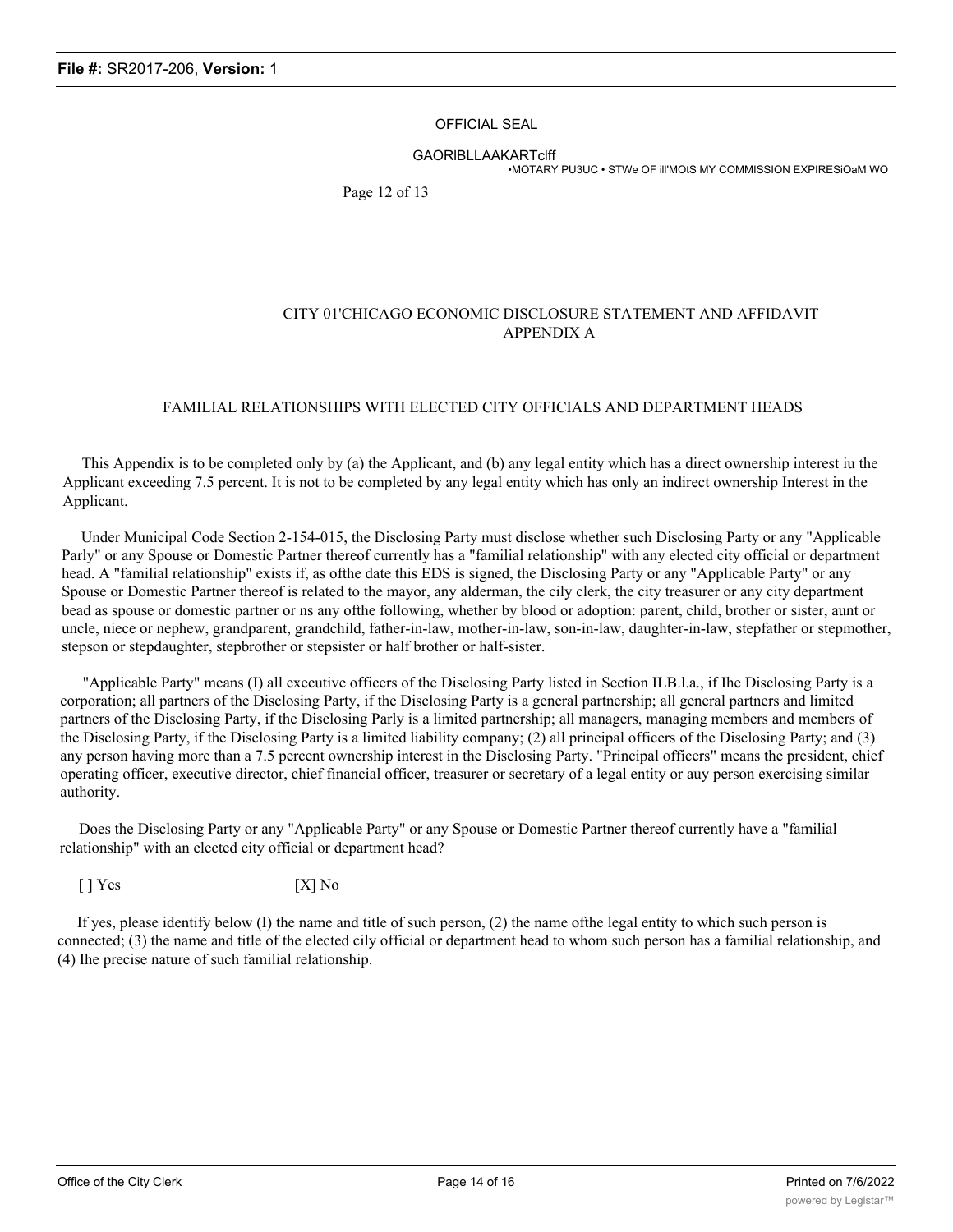Page 13 of 13

# CITY OK CHICAGO ECONOMIC DISCLOSURE STATEMENT AND AFFIDAVIT APPENDIX B

# BUILDING CODE SCOFFLA W/PROBLEM LANDLORD CERTIFICATION

This Appendix is to be completed only by (a) the Applicant, and (b) any legal entity which has a direct ownership interest in the Applicant exceeding 7.5 percent (an "Owner"), It is not to be completed by any legal entity which has only an indirect ownership interest in the Applicant.

1. Pursuant to Municipal Code Section 2-154-010, is the Applicant or any Owner identified as a building code scofflaw or problem landlord pursuant to Section 2-92-416 of the Municipal CocjC?

[ ]Yes [x]No

2. If the Applicant is a legal entity publicly traded on any exchange, is any officer or director of the Applicant identified as a building code scofflaw or problem landlord pursuant to Section 2-92-416 of the Municipal Code?

 $[$   $]$ Yes  $[$   $]$ No  $[$   $]$ Not Applicable

3. If yesto (1) or (2) above, please identify below the name ofthe person or legal entity identified as'a building code scofflaw or problem landlord and the address ofthe building or buildings to' which the'pertincnt code violations apply.

FILLING OUT THIS APPENDIX B CONSTITUTES ACKNOWLEDGMENT AND AGREEMENT THAT THIS APPENDIX B IS INCORPORATED BY REFERENCE INTO, AND MADE A PART OF, THE ASSOCIATED EDS, AND THAT THE REPRESENTATIONS MADE IN THIS APPENDIX B ARE SUBJECT TO THE CERTIFICATION MADE UNDER PENALTY OF PERJURY ON PAGE 12 OF THE ASSOCIATED EDS.

# **PROCO JOE MORENO**

# **CITY COUNCIL**

City of Chicago

Alderman, 1st Wahd 2740 Wesv North Avenue Chicago, Illinois 60647 Telephone: 773-278-0101 Fax: 773-278-2541 COMMITTEE MEMBERSHIPS

Chairman. Committee on Economic, Capital & Technology Development

Committees, Rules & Ernies Finance

Health & Environmental Protection Special Events, Cultural Affairs & Recreation Zoning, Landmarks & Building Standards

City Hall, Room 300 121 North LaSalle Street Chicago. Illinois 60602 telephone: (312) 744-3063 Fax: (312) 744-2870